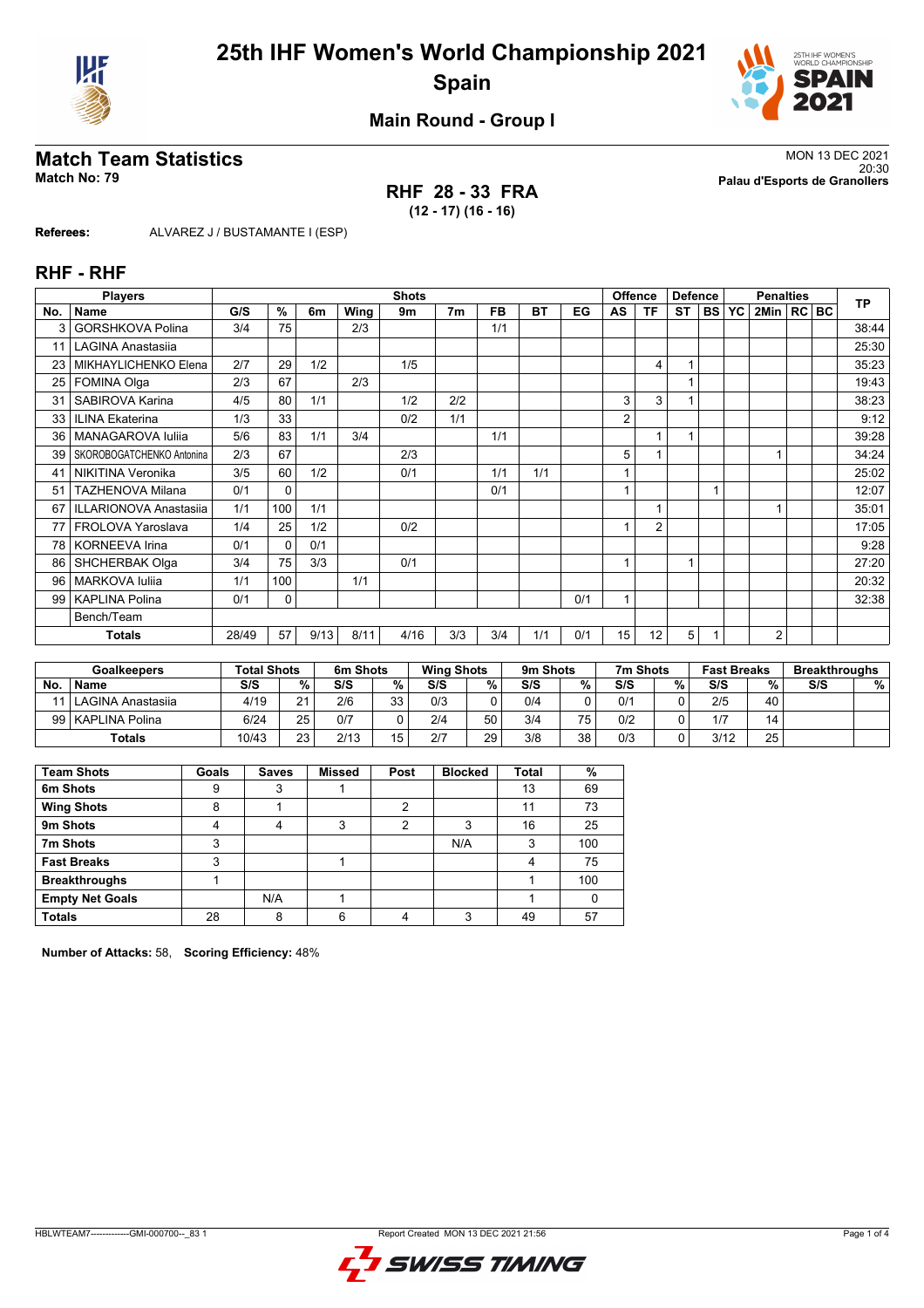

# **25th IHF Women's World Championship 2021 Spain**



**Main Round - Group I**

# **Match Team Statistics** MON 13 DEC 2021

**RHF 28 - 33 FRA (12 - 17) (16 - 16)**

20:30 **Match No: 79 Palau d'Esports de Granollers**

**Referees:** ALVAREZ J / BUSTAMANTE I (ESP)

#### **RHF - RHF**

|                                |                                                      |                        |                                        |                                |                                            |                         |                      | <b>Shots Distribution</b>                                                 |               |                      |               |          |                               |                                            |             |
|--------------------------------|------------------------------------------------------|------------------------|----------------------------------------|--------------------------------|--------------------------------------------|-------------------------|----------------------|---------------------------------------------------------------------------|---------------|----------------------|---------------|----------|-------------------------------|--------------------------------------------|-------------|
| <b>Players</b>                 |                                                      |                        |                                        |                                |                                            |                         |                      |                                                                           |               |                      |               |          |                               |                                            |             |
|                                | Goals / Shots                                        |                        |                                        |                                |                                            |                         |                      |                                                                           |               |                      |               |          |                               |                                            |             |
|                                | 3 GORSHKOVA P                                        |                        | 11 LAGINA A                            |                                | 23 MIKHAYLICHENKO E                        |                         | 25 FOMINA O          |                                                                           | 31 SABIROVA K |                      | 33 ILINA E    |          |                               | 36 MANAGAROVA I                            |             |
|                                |                                                      |                        |                                        |                                | $\overline{1}/\overline{1}$                | $\overline{1/1}$        |                      | 2/2                                                                       | 1/1           |                      |               |          | 1/1                           |                                            |             |
|                                | 1/1                                                  | ш                      |                                        |                                | 0/1                                        |                         | 0/1                  | U U                                                                       |               | ш                    |               | 0/1<br>ш |                               | 1/1                                        |             |
| н                              |                                                      | $2/2$ $\blacksquare$   |                                        |                                |                                            |                         |                      | $\blacksquare$ 2/2                                                        |               | $1/2$ $\blacksquare$ | 0/1           | 1/1      | $\mathbf{u}$ $\mathbf{v}$ 2/2 |                                            | 1/1         |
|                                | 1-Post                                               |                        |                                        |                                | 2-Missed 1-Post 1-Blocked                  |                         |                      |                                                                           |               |                      |               |          |                               | 1-Post                                     |             |
|                                | 39 SKOROBOGATCHENKO A                                | Ъ<br>1/1               | 41 NIKITINA V<br>$\overline{1/1}$<br>ш | $\overline{0/1}$<br>1/1<br>л н | 51 TAZHENOVA M                             | $\overline{1/1}$<br>. . |                      | 67 ILLARIONOVA A 77 FROLOVA Y<br>$\blacksquare$ $\blacksquare$ 0/1<br>i i |               | . .                  | 78 KORNEEVA I | 0/1      | . .                           | 86 SHCHERBAK O<br>$\overline{1/1}$<br>1/1  |             |
| H.                             |                                                      |                        | $1/1 = 1/1$                            | ни                             |                                            | п<br>ш                  |                      | $\blacksquare$ $\blacksquare$ 1/1                                         |               | 見 目                  |               |          | u v                           | 1/1                                        |             |
|                                |                                                      | 1-Blocked              |                                        | 1-Blocked 1-Missed             |                                            |                         |                      | 2-Missed                                                                  |               |                      |               |          |                               | 1-Post                                     |             |
| ۳                              | 96 MARKOVA I                                         | $1/1$ u $\overline{1}$ | 99 KAPLINA P                           |                                |                                            |                         |                      |                                                                           |               |                      |               |          |                               |                                            |             |
| $\frac{1}{2}$ 3/3              | Team<br>Goals / Shots<br>$\overline{2}/\overline{2}$ |                        | 1-Missed<br>$\overline{5/6}$           |                                | Offence<br>5/7<br>$\overline{\phantom{0}}$ | $\setminus 0/2$         | 1/1                  | 0/0                                                                       | 1/4/          | <b>Defence</b>       | 1/2           |          | 1/6                           | <b>Goalkeepers</b><br>Saves / Shots<br>1/4 | 0           |
|                                |                                                      |                        |                                        |                                | 5/5                                        |                         |                      |                                                                           |               | 4/4                  |               |          |                               |                                            |             |
| $\frac{1}{2}$ 0/1              | 1/3                                                  |                        | 3/5                                    |                                |                                            |                         | <b>Breakthroughs</b> |                                                                           |               |                      |               |          | 1/3                           | 1/1                                        | $\mathbf 0$ |
| $\blacksquare$ 6/6<br>6-Missed | 0/1<br>4-Post                                        | 3-Blocked              | 8/9                                    |                                | 1/1/2                                      | 3/8                     | 0/1                  | 0/0                                                                       | 0/3           | 7/8                  |               |          | 3/15<br>۳                     | 1/1                                        | 1           |

| $\setminus$ 0/2    | 111                       | V/V               | 1/4/                 |
|--------------------|---------------------------|-------------------|----------------------|
| 5/5                | <b>Breakthroughs</b>      |                   | 4/4                  |
|                    | 0/1                       | 0/0               |                      |
| 11/2<br>3/8<br>3/3 | <b>Empty Goal</b>         | <b>Empty Goal</b> | 0/3<br>ا 7/8.<br>3/4 |
| 7m                 |                           |                   | 7 <sub>m</sub>       |
| 3/6                |                           |                   | 0/1                  |
| 1/6<br>3/4         | 3/4<br><b>Fast Breaks</b> | 9/13              | 4/4<br>4/5           |
|                    |                           |                   |                      |

| 1/6  | 1/4 | 0/2 |
|------|-----|-----|
| 1/3  | 1/1 | 0/1 |
| 3/15 | 1/1 | 1/9 |

| 11 I AGINA A |                             |                  |
|--------------|-----------------------------|------------------|
| 1/3          | 0/2                         |                  |
| 1/2          |                             | 0/1              |
| Ē<br>0/6     | 1/1                         | 1/4              |
| 99 KAPLINA P |                             |                  |
|              |                             |                  |
| 0/3          | $\overline{1}/\overline{2}$ | $\overline{0/2}$ |
| 0/1          | 1/1                         |                  |

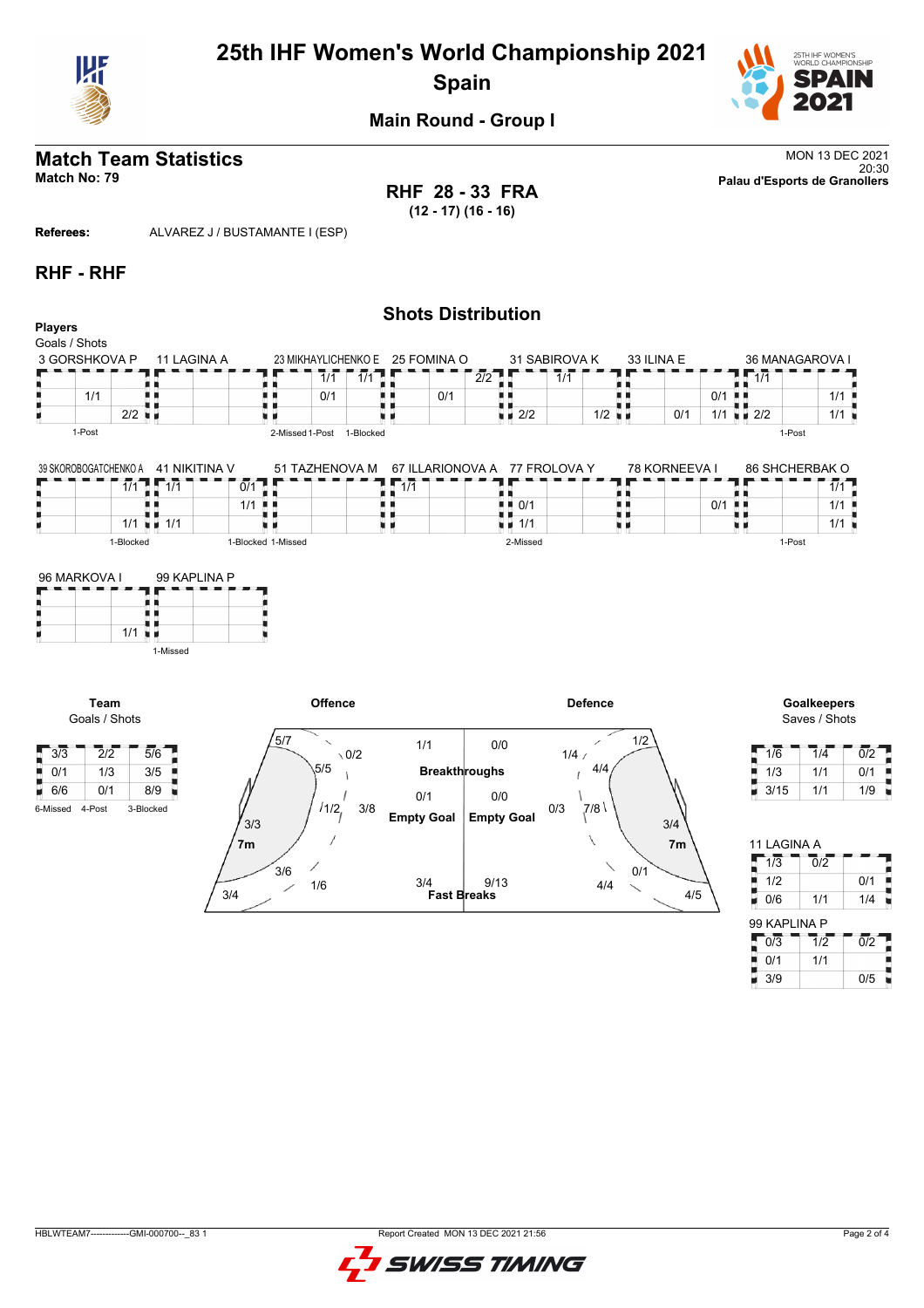



**Main Round - Group I**

### **RHF 28 - 33 FRA (12 - 17) (16 - 16)**

**Match Team Statistics** MON 13 DEC 2021 20:30 **Match No: 79 Palau d'Esports de Granollers**

**Referees:** ALVAREZ J / BUSTAMANTE I (ESP)

#### **FRA - France**

|                | <b>Players</b>               |       | <b>Shots</b> |       |      |      |                |           |           | <b>Offence</b><br><b>Defence</b> |    |                 |                | <b>Penalties</b> | <b>TP</b> |                |  |       |
|----------------|------------------------------|-------|--------------|-------|------|------|----------------|-----------|-----------|----------------------------------|----|-----------------|----------------|------------------|-----------|----------------|--|-------|
| No.            | <b>Name</b>                  | G/S   | %            | 6m    | Wing | 9m   | 7 <sub>m</sub> | <b>FB</b> | <b>BT</b> | EG                               | AS | ΤF              | <b>ST</b>      | <b>BS</b>        | YC        | 2Min   RC   BC |  |       |
|                | <b>GLAUSER Laura</b>         |       |              |       |      |      |                |           |           |                                  |    |                 |                |                  |           |                |  | 30:00 |
| $\overline{2}$ | <b>NOCANDY Meline</b>        | 4/5   | 80           | 2/2   |      | 0/1  |                | 2/2       |           |                                  |    |                 |                |                  |           |                |  | 23:25 |
| 3              | <b>TOUBLANC Alicia</b>       | 4/6   | 67           |       | 4/5  |      |                | 0/1       |           |                                  |    |                 | 1              |                  |           |                |  | 33:41 |
| 6              | <b>VALENTINI Chloe</b>       | 3/4   | 75           |       | 0/1  |      |                | 3/3       |           |                                  |    |                 | $\overline{2}$ |                  |           |                |  | 38:41 |
| $\overline{7}$ | PINEAU Allison               | 5/8   | 63           |       |      | 2/4  | 3/4            |           |           |                                  | 3  | $\overline{2}$  |                |                  |           |                |  | 29:53 |
| 8              | <b>LASSOURCE Coralie</b>     | 4/4   | 100          |       | 1/1  |      |                | 3/3       |           |                                  |    |                 |                |                  |           |                |  | 21:05 |
| 10             | <b>ZAADI DEUNA Grace</b>     | 1/2   | 50           | 1/2   |      |      |                |           |           |                                  | 3  | $\overline{2}$  | $\overline{1}$ |                  |           |                |  | 40:30 |
| 16             | <b>DARLEUX Cleopatre</b>     |       |              |       |      |      |                |           |           |                                  | 4  |                 |                |                  |           |                |  | 26:48 |
| 19             | <b>SERCIEN UGOLIN Oceane</b> | 1/3   | 33           |       |      | 1/2  |                | 0/1       |           |                                  | 5  |                 |                |                  |           |                |  | 28:57 |
| 20             | <b>FLIPPES Laura</b>         | 2/3   | 67           |       |      | 1/1  |                | 1/2       |           |                                  |    |                 |                |                  |           |                |  | 17:13 |
| 21             | <b>KANOR Orlane</b>          | 1/2   | 50           |       |      | 1/2  |                |           |           |                                  | 2  |                 |                |                  |           |                |  | 10:12 |
| 22             | <b>HORACEK Tamara</b>        |       |              |       |      |      |                |           |           |                                  |    |                 |                |                  |           |                |  | 3:25  |
| 24             | <b>EDWIGE Beatrice</b>       | 1/1   | 100          | 1/1   |      |      |                |           |           |                                  |    | $\overline{2}$  |                |                  |           |                |  | 37:25 |
| 26             | <b>FOPPA Pauletta</b>        | 5/6   | 83           | 5/6   |      |      |                |           |           |                                  | 2  |                 |                |                  |           |                |  | 25:36 |
| 27             | <b>NZE MINKO Estelle</b>     | 1/3   | 33           | 1/1   |      | 0/1  |                | 0/1       |           |                                  | 5  |                 | 4              |                  |           |                |  | 28:36 |
| 31             | <b>GRANIER Lucie</b>         | 1/1   | 100          | 1/1   |      |      |                |           |           |                                  |    |                 |                |                  |           |                |  | 24:33 |
|                | Bench/Team                   |       |              |       |      |      |                |           |           |                                  |    |                 |                |                  |           |                |  |       |
|                | Totals                       | 33/48 | 69           | 11/13 | 5/7  | 5/11 | 3/4            | 9/13      |           |                                  | 25 | 10 <sup>1</sup> | 7              | 3                |           | 3              |  |       |

| <b>Goalkeepers</b> |                        | <b>Total Shots</b> |                 | 6m Shots |    | <b>Wing Shots</b> |     | 9m Shots |    | 7m Shots |   | <b>Fast Breaks</b> |   | <b>Breakthroughs</b> |   |
|--------------------|------------------------|--------------------|-----------------|----------|----|-------------------|-----|----------|----|----------|---|--------------------|---|----------------------|---|
| No                 | <b>Name</b>            | S/S                | %.              | S/S      | %  | S/S               | %   | S/S      | %  | S/S      | % | S/S                | % | S/S                  | % |
|                    | <b>GLAUSER Laura</b>   | 4/16               | 25 <sub>1</sub> | 0/3      |    | 1/6               | כ ו | 3/6      | 50 | 0/1      |   |                    |   |                      |   |
|                    | 16   DARLEUX Cleopatre | 4/19               | $\mathbf{A}$    | 3/8      | 38 | 0/3               |     | 1/2      | 50 | 0/2      |   | 0/3                |   | 0/1                  |   |
|                    | <b>Totals</b>          | 8/36               | つつ              | 3/12     | 25 | 1/9               |     | 4/8      | 50 | 0/3      |   | 0/3                |   | 0/1                  |   |

| <b>Team Shots</b>      | Goals | <b>Saves</b> | <b>Missed</b> | Post | <b>Blocked</b> | Total | %  |
|------------------------|-------|--------------|---------------|------|----------------|-------|----|
| 6m Shots               | 11    | 2            |               |      |                | 13    | 85 |
| <b>Wing Shots</b>      | 5     | 2            |               |      |                |       | 71 |
| 9m Shots               | 5     | 3            |               |      |                | 11    | 45 |
| 7m Shots               | 3     |              |               |      | N/A            | 4     | 75 |
| <b>Fast Breaks</b>     | 9     | 3            |               |      |                | 13    | 69 |
| <b>Breakthroughs</b>   |       |              |               |      |                |       |    |
| <b>Empty Net Goals</b> |       | N/A          |               |      |                |       |    |
| <b>Totals</b>          | 33    | 10           | c             | ◠    |                | 48    | 69 |

**Number of Attacks:** 57, **Scoring Efficiency:** 58%